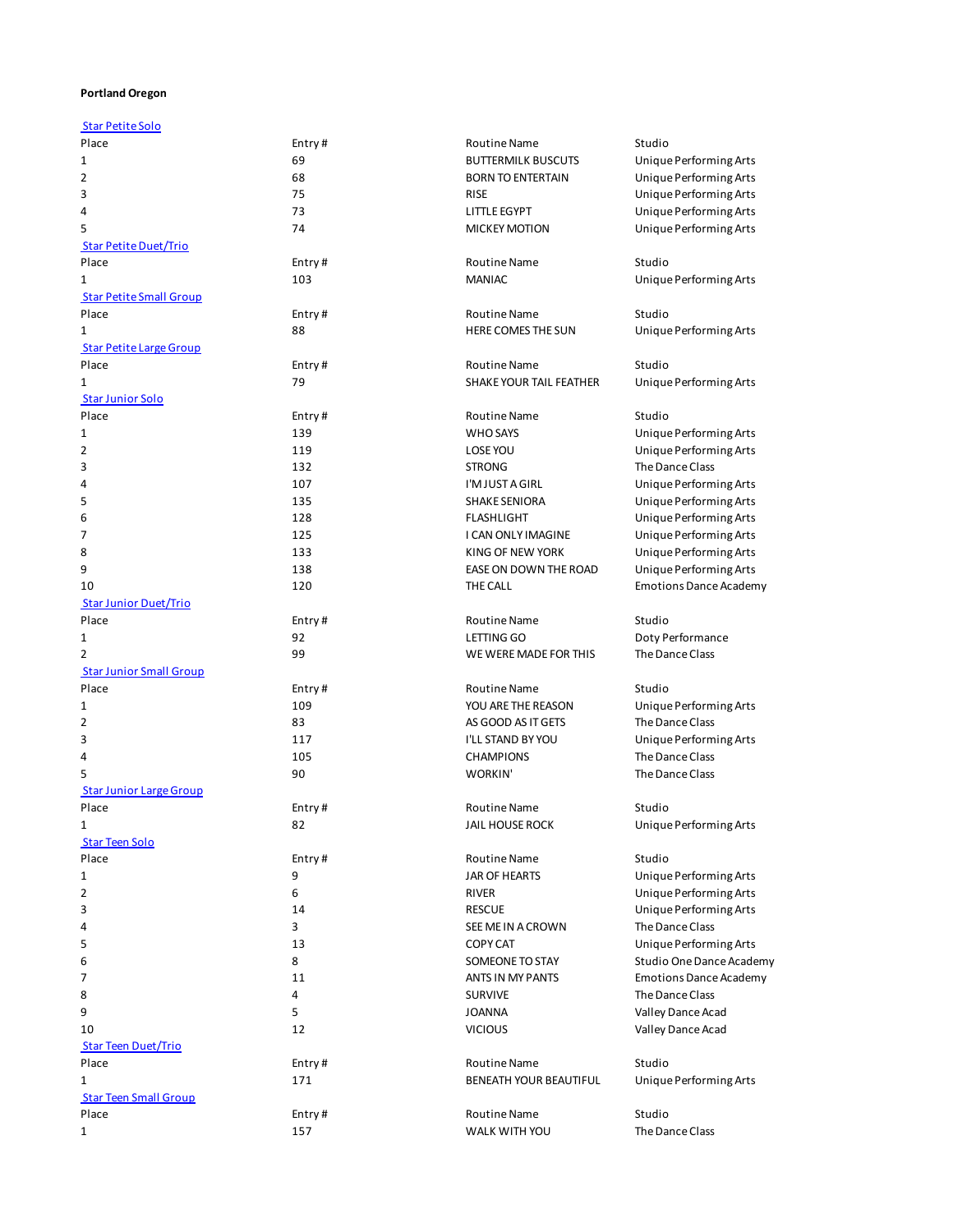| <b>Star Teen Large Group</b>        |        |                         |                                  |
|-------------------------------------|--------|-------------------------|----------------------------------|
| Place                               | Entry# | <b>Routine Name</b>     | Studio                           |
| 1                                   | 180    | <b>STAR WARS</b>        | The Dance Class                  |
| <b>Star Senior Solo</b>             |        |                         |                                  |
| Place                               | Entry# | <b>Routine Name</b>     | Studio                           |
| <b>Top Score</b>                    | 39     | <b>HEART CRY</b>        | <b>Emotions Dance Academy</b>    |
| <b>Power Petite Solo</b>            |        |                         |                                  |
| Place                               | Entry# | <b>Routine Name</b>     | Studio                           |
| <b>Top Score</b>                    | 70     | A MILLION DREAMS        | Unique Performing Arts           |
| <b>Power Petite Small Group</b>     |        |                         |                                  |
| Place                               | Entry# | <b>Routine Name</b>     | Studio                           |
| <b>Top Score</b>                    | 130    | <b>DREAM</b>            | Unique Performing Arts           |
| <b>Power Petite Large Group</b>     |        |                         |                                  |
| Place                               | Entry# | <b>Routine Name</b>     | Studio                           |
| <b>Top Score</b>                    | 102    | <b>HARD KNOCK LIFE</b>  | Unique Performing Arts           |
| <b>Power Petite Line/Production</b> |        |                         |                                  |
| Place                               | Entry# | <b>Routine Name</b>     | Studio                           |
| <b>Top Score</b>                    | 94     | <b>HAIRSPRAY</b>        | Unique Performing Arts           |
| <b>Power Junior Small Group</b>     |        |                         |                                  |
| Place                               | Entry# | <b>Routine Name</b>     | Studio                           |
| 1                                   | 126    | ALL COMING BACK TO ME   | Unique Performing Arts           |
| 2                                   | 136    | <b>HUMAN</b>            | Unique Performing Arts           |
| <b>Power Junior Solo</b>            |        |                         |                                  |
| Place                               | Entry# | <b>Routine Name</b>     | Studio                           |
| 1                                   | 124    | THE SECRET GARDEN       | Doty Performance                 |
| 2                                   | 112    | <b>ROCKSTAR</b>         | Doty Performance                 |
| <b>Power Junior Duet/Trio</b>       |        |                         |                                  |
| Place                               | Entry# | <b>Routine Name</b>     | Studio                           |
| 1                                   | 110    | ALL GODS CREATURES      | Unique Performing Arts           |
| <b>Power Junior Large Group</b>     |        |                         |                                  |
| Place                               | Entry# | <b>Routine Name</b>     | Studio                           |
| <b>Top Score</b>                    | 134    | <b>SLUMBER PARTY</b>    | Unique Performing Arts           |
| <b>Power Teen Solo</b>              |        |                         |                                  |
| Place                               | Entry# | <b>Routine Name</b>     | Studio                           |
|                                     |        |                         |                                  |
| 1                                   | 25     | <b>HER BEAUTY</b>       | The Independent Dance<br>Project |
| 2                                   | 24     | WARNING SIGN            | The Dance Class                  |
| 3                                   | 16     | <b>HEARTBURN</b>        | The Dance Class                  |
| 4                                   | 26     | LISTEN                  | Unique Performing Arts           |
| 5                                   | 15     | <b>BRING IT BACK</b>    | The Dance Class                  |
|                                     |        |                         |                                  |
| <b>Power Teen Duet/Trio</b>         |        |                         |                                  |
| Place                               | Entry# | <b>Routine Name</b>     | Studio                           |
| 1                                   | 185    | <b>FALSE CONFIDENCE</b> | The Dance Class                  |
| 2                                   | 193    | <b>ANGELS</b>           | The Dance Class                  |
| 3                                   | 188    | WE MAKE IT LOOK GOOD    | The Dance Class                  |
| 4                                   | 179    | <b>FAIRY TALE</b>       | Studio One Dance Academy         |
| 5                                   | 196    | <b>GOOD IN GOODBYE</b>  | Valley Dance Acad                |
| <b>Power Teen Small Group</b>       |        |                         |                                  |
| Place                               | Entry# | Routine Name            | Studio                           |
| 1                                   | 178    | <b>FALLING APART</b>    | The Dance Class                  |
| 2                                   | 147    | SPICE UP YOUR LIFE      | The Dance Class                  |
| 3                                   | 160    | <b>FIRE BURNIN</b>      | Sisters Dance Academy            |
| 4                                   | 173    | <b>BOOTY SWING</b>      | The Dance Class                  |
| 5                                   | 153    | I FEEL LOVE             | The Dance Class                  |
| <b>Power Teen Large Group</b>       |        |                         |                                  |
| Place                               | Entry# | <b>Routine Name</b>     | Studio                           |
| 1                                   | 167    | <b>DEUCES UP</b>        | The Dance Class                  |
| <b>Power Senior Solo</b>            |        |                         |                                  |
| Place                               | Entry# | Routine Name            | Studio                           |
| 1                                   | 54     | PIECE BY PIECE          | The Dance Class                  |
| 2                                   | 47     | SHORT AND SWEET         | Studio One Dance Academy         |
| 3                                   | 42     | LIKE THIS               | The Dance Class                  |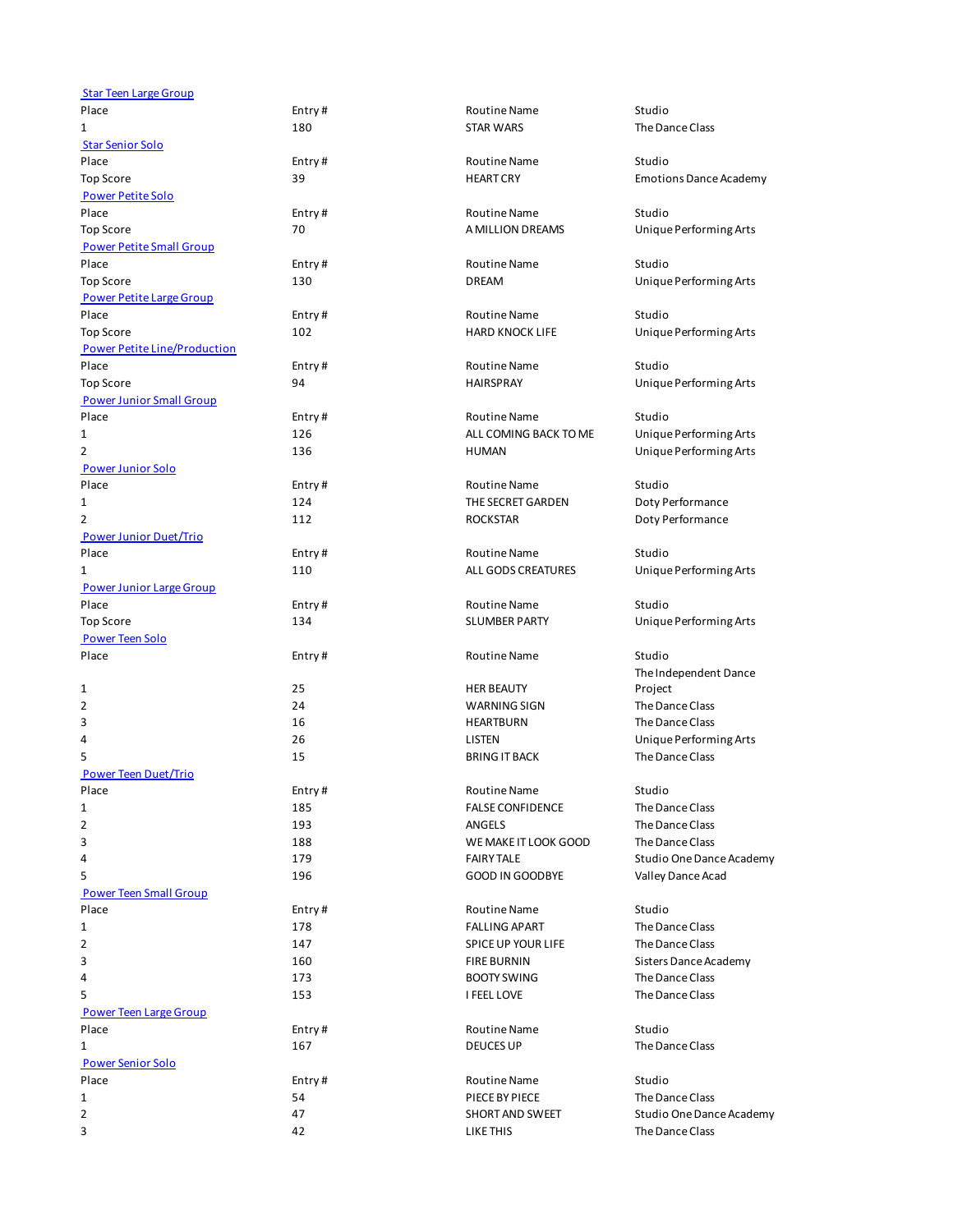| 4                                   | 51     | <b>MY MIND</b>                | The Dance C         |
|-------------------------------------|--------|-------------------------------|---------------------|
| 5                                   | 49     | <b>GRATITUDE</b>              | The Dance C         |
|                                     |        | <b>HOW DOES A MOMENT LAST</b> |                     |
| 6                                   | 40     | <b>FOREVER</b>                | <b>Sisters Danc</b> |
| 7                                   | 41     | <b>FIRE DANCE</b>             | <b>Sisters Danc</b> |
| 8                                   | 53     | ALL I ASK                     | The Dance C         |
| 9                                   | 48     | <b>FALLING LIKE THE STARS</b> | Sisters Danc        |
| 10                                  | 46     | <b>OBLIVION</b>               | <b>Sisters Danc</b> |
| <b>Power Senior Duet/Trio</b>       |        |                               |                     |
| Place                               | Entry# | Routine Name                  | Studio              |
| 1                                   | 201    | <b>GET LOW</b>                | <b>Sisters Danc</b> |
| $\overline{2}$                      | 198    | <b>MEDICINE</b>               | <b>Sisters Danc</b> |
| <b>Power Senior Small Group</b>     |        |                               |                     |
| Place                               | Entry# | Routine Name                  | Studio              |
| 1                                   | 166    | <b>COMIN'IN HOT</b>           | Sisters Danc        |
| $\overline{2}$                      | 172    | <b>JUST FINE</b>              | The Dance C         |
| 3                                   | 184    | <b>GROOVE IS IN THE HEART</b> | The Dance C         |
| <b>Power Senior Large Group</b>     |        |                               |                     |
| Place                               |        |                               | Studio              |
|                                     | Entry# | Routine Name                  |                     |
| 1                                   | 152    | <b>GOOEY</b>                  | The Dance C         |
| <b>Power Senior Line/Production</b> |        |                               |                     |
| Place                               | Entry# | <b>Routine Name</b>           | Studio              |
| <b>Top Score</b>                    | 140    | SALUTE                        | The Dance C         |
| <b>Energy Junior Solo</b>           |        |                               |                     |
| Place                               | Entry# | Routine Name                  | Studio              |
| 1                                   | 106    | <b>BIRD SET FREE</b>          | Unique Perf         |
| <b>Energy Junior Duet/Trio</b>      |        |                               |                     |
| Place                               | Entry# | <b>Routine Name</b>           | Studio              |
| Top Score                           | 97     | WILD BLOOD                    | Valley Danc         |
| <b>Energy Junior Large Group</b>    |        |                               |                     |
| Place                               | Entry# | <b>Routine Name</b>           | Studio              |
|                                     |        |                               | Southern Or         |
| 1                                   | 101    | SEIZE THE DAY                 | Center              |
|                                     |        |                               | Southern Or         |
| 2                                   | 87     | ALL I DO IS WIN               | Center              |
| <b>Energy Teen Solo</b>             |        |                               |                     |
| Place                               | Entry# | <b>Routine Name</b>           | Studio              |
| 1                                   | 30     | <b>REMEMBER</b>               | Core Dance          |
| 2                                   | 35     | LONE DIGGER                   | Studio One          |
| 3                                   | 38     | <b>ALIVE</b>                  | Unique Perf         |
| 4                                   | 37     | <b>COLD BLOOD</b>             | Valley Danc         |
|                                     | 33     | RUNAWAY                       | Studio One          |
| <b>Energy Teen Duet/Trio</b>        |        |                               |                     |
| Place                               | Entry# | <b>Routine Name</b>           | Studio              |
|                                     |        | MUNGOJERRIE AND               | Southern Or         |
| 1                                   | 205    | RUMPELTEAZER                  | Center              |
| 2                                   | 186    | KINGDOM OF ONE                | Valley Danc         |
| <b>Energy Teen Small Group</b>      |        |                               |                     |
| Place                               |        | <b>Routine Name</b>           | Studio              |
| $\mathbf{1}$                        | Entry# | <b>GOSSIP FOLKS</b>           |                     |
|                                     | 163    |                               | City Dance 1        |
|                                     |        |                               | Southern Or         |
| 2                                   | 156    | <b>BURNT</b>                  | Center              |
| <b>Energy Teen Large Group</b>      |        |                               |                     |
| Place                               | Entry# | Routine Name                  | Studio              |
| $\mathbf{1}$                        | 142    | PAINT IT BLACK                | City Dance 1        |
| <b>Energy Teen Line/Production</b>  |        |                               |                     |
| Place                               | Entry# | Routine Name                  | Studio              |
|                                     |        | NO BUSINESS LIKE SHOW         | Southern Or         |
| <b>Top Score</b>                    | 143    | <b>BUSINESS</b>               | Center              |
| <b>Energy Senior Solo</b>           |        |                               |                     |
| Place                               | Entry# | <b>Routine Name</b>           | Studio              |
| 1                                   | 60     | <b>COLORS</b>                 | The Dance C         |

| 51      | <b>MY MIND</b>                | The Dance Class                 |
|---------|-------------------------------|---------------------------------|
| 19      | <b>GRATITUDE</b>              | The Dance Class                 |
|         | <b>HOW DOES A MOMENT LAST</b> |                                 |
| 40      | <b>FOREVER</b>                | Sisters Dance Academy           |
| 41      | <b>FIRE DANCE</b>             | Sisters Dance Academy           |
| 53      | ALL I ASK                     | The Dance Class                 |
| 18      | <b>FALLING LIKE THE STARS</b> | Sisters Dance Academy           |
| 46      | <b>OBLIVION</b>               | Sisters Dance Academy           |
|         |                               |                                 |
| Entry#  | Routine Name                  | Studio                          |
| 201     | <b>GET LOW</b>                | Sisters Dance Academy           |
| 198     | <b>MEDICINE</b>               | Sisters Dance Academy           |
|         |                               |                                 |
| Entry # | Routine Name                  | Studio                          |
| 166     | COMIN'IN HOT                  | Sisters Dance Academy           |
| 172     | <b>JUST FINE</b>              | The Dance Class                 |
| 184     | <b>GROOVE IS IN THE HEART</b> | The Dance Class                 |
| Entry # | <b>Routine Name</b>           | Studio                          |
| 152     | <b>GOOEY</b>                  | The Dance Class                 |
|         |                               |                                 |
| Entry#  | <b>Routine Name</b>           | Studio                          |
| 140     | <b>SALUTE</b>                 | The Dance Class                 |
|         |                               |                                 |
| Entry#  | <b>Routine Name</b>           | Studio                          |
| 106     | <b>BIRD SET FREE</b>          | Unique Performing Arts          |
|         |                               |                                 |
| Entry # | Routine Name                  | Studio                          |
| 97      | WILD BLOOD                    | Valley Dance Acad               |
|         |                               | Studio                          |
| Entry # | <b>Routine Name</b>           |                                 |
| 101     | SEIZE THE DAY                 | Southern Oregon Dance<br>Center |
|         |                               |                                 |
| 37      | ALL I DO IS WIN               | Southern Oregon Dance<br>Center |
|         |                               |                                 |
| Entry # | <b>Routine Name</b>           | Studio                          |
| 30      | <b>REMEMBER</b>               | Core Dance                      |
| 35      | <b>LONE DIGGER</b>            | Studio One Dance Academy        |
| 38      | <b>ALIVE</b>                  | Unique Performing Arts          |
| 37      | COLD BLOOD                    | Valley Dance Acad               |
| 33      | RUNAWAY                       | Studio One Dance Academy        |
|         |                               |                                 |
| Entry # | Routine Name                  | Studio                          |
|         | MUNGOJERRIE AND               | Southern Oregon Dance           |
| 205     | RUMPELTEAZER                  | Center                          |
| 186     | KINGDOM OF ONE                | Valley Dance Acad               |
|         | <b>Routine Name</b>           | Studio                          |
| Entry#  | <b>GOSSIP FOLKS</b>           |                                 |
| 163     |                               | City Dance Theatre              |
| 156     | <b>BURNT</b>                  | Southern Oregon Dance<br>Center |
|         |                               |                                 |
| Entry#  | Routine Name                  | Studio                          |
| 142     | PAINT IT BLACK                | City Dance Theatre              |
|         |                               |                                 |
| Entry # | <b>Routine Name</b>           | Studio                          |
|         | NO BUSINESS LIKE SHOW         | Southern Oregon Dance           |
| 143     | <b>BUSINESS</b>               | Center                          |
| Entry # | <b>Routine Name</b>           | Studio                          |
| 50      | <b>COLORS</b>                 | The Dance Class                 |
|         |                               |                                 |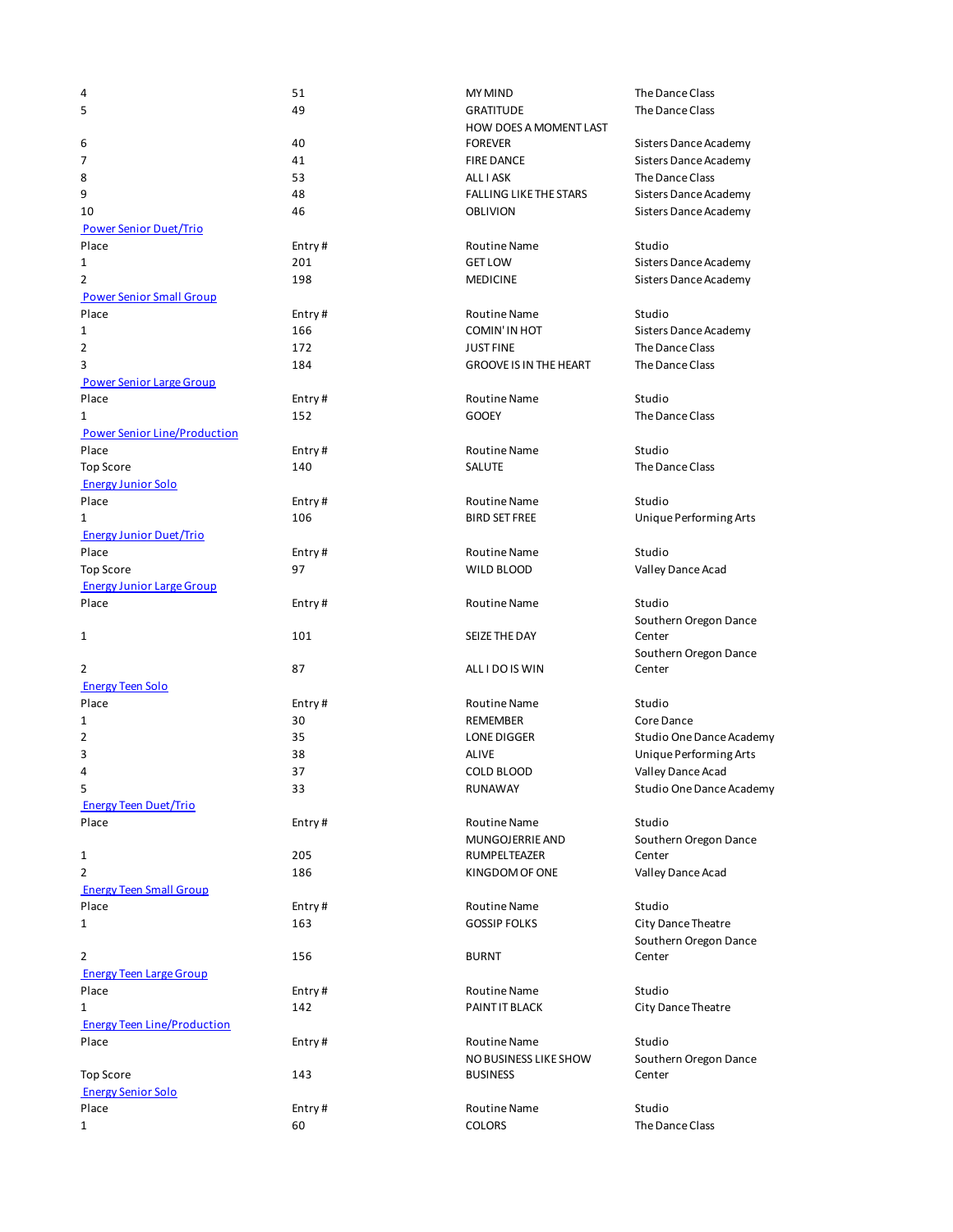| 2                                                                      | 65            | DANCING AFTER DEATH            | The Dance Class               |
|------------------------------------------------------------------------|---------------|--------------------------------|-------------------------------|
| 3                                                                      | 66            | I'D RATHER GO BLIND            | City Dance Theatre            |
| 4                                                                      | 64            | <b>OLD SKIN</b>                | Studio One Dance Academy      |
| 5                                                                      | 61            | <b>FALLIN'</b>                 | City Dance Theatre            |
| <b>Energy Senior Duet/Trio</b>                                         |               |                                |                               |
| Place                                                                  | Entry#        | <b>Routine Name</b>            | Studio                        |
| 1                                                                      | 200           | <b>SUDDENLY STILL</b>          | The Dance Class               |
| <b>Energy Senior Small Group</b>                                       |               |                                |                               |
| Place                                                                  | Entry#        | <b>Routine Name</b>            | Studio                        |
| 1                                                                      | 182           | <b>CLOSURE</b>                 | The Dance Class               |
| 2                                                                      | 176           | ADDICTED TO YOU                | The Dance Class               |
|                                                                        |               |                                | Southern Oregon Dance         |
| 3                                                                      | 181           | <b>INNER LIGHT</b>             | Center                        |
| 4                                                                      | 169           | <b>BODY LANGUAGE</b>           | City Dance Theatre            |
| 5                                                                      | 192           | IN THE DARK                    | City Dance Theatre            |
| <b>Energy Senior Large Group</b>                                       |               |                                |                               |
| Place                                                                  | Entry#        | <b>Routine Name</b>            | Studio                        |
| 1                                                                      | 165           | TALK TO ME                     | The Dance Class               |
| 2                                                                      | 158           | <b>BOTTOM OF THE RIVER</b>     | The Dance Class               |
| Pro-Am Adult Solo                                                      |               |                                |                               |
| Place                                                                  | Entry#        | <b>Routine Name</b>            | Studio                        |
| <b>Top Score</b>                                                       | 204           | ROCK YOUR BODY                 | <b>Emotions Dance Academy</b> |
|                                                                        |               |                                |                               |
|                                                                        |               |                                |                               |
| <b>Industry Dance Awards Best Jazz</b>                                 |               |                                |                               |
| Place                                                                  | Entry#        | <b>Routine Name</b>            | Studio                        |
| 1                                                                      | 169           | <b>BODY LANGUAGE</b>           | City Dance Theatre            |
| <b>Industry Dance Awards Best</b>                                      |               |                                |                               |
| Lyrical/Modern/Contemporary                                            |               |                                |                               |
| Place                                                                  | Entry#        | <b>Routine Name</b>            | Studio                        |
| 1                                                                      | 182           | <b>CLOSURE</b>                 | The Dance Class               |
| <b>Industry Dance Awards Best Musical</b><br>Theater/Novelty/Character |               |                                |                               |
| Place                                                                  | Entry#        | <b>Routine Name</b>            | Studio                        |
|                                                                        |               | NO BUSINESS LIKE SHOW          | Southern Oregon Dance         |
| $\mathbf{1}$                                                           | 143           | <b>BUSINESS</b>                | Center                        |
|                                                                        |               |                                |                               |
| <b>Industry Dance Awards Best Hip Hop</b>                              |               |                                |                               |
| Place                                                                  | Entry#        | <b>Routine Name</b>            | Studio                        |
| 1                                                                      | 165           | TALK TO ME                     | The Dance Class               |
| <b>Industry Dance Awards Best</b>                                      |               |                                |                               |
| Open/Acro/Ballet                                                       |               |                                |                               |
| Place                                                                  | Entry#        | <b>Routine Name</b>            | Studio                        |
|                                                                        |               |                                | Southern Oregon Dance         |
| $\mathbf{1}$                                                           | 194           | <b>TRIPPY</b>                  | Center                        |
|                                                                        |               |                                |                               |
| <b>Industry Dance Awards Best Tap</b>                                  |               |                                |                               |
| Place                                                                  | Entry#        | <b>Routine Name</b>            | Studio                        |
| 1                                                                      | 176           | ADDICTED TO YOU                | The Dance Class               |
| People's Choce Award                                                   |               |                                |                               |
| Place                                                                  | Entry#        | <b>Routine Name</b>            | Studio                        |
|                                                                        |               |                                | Southern Oregon Dance         |
| $\mathbf{1}$                                                           |               | 187 M.I.B                      | Center                        |
|                                                                        |               |                                |                               |
| <b>Highest Scoring Solo of Competition</b>                             |               |                                |                               |
| Place                                                                  | Entry#        | Routine Name                   | Studio                        |
| $\mathbf{1}$                                                           | 60            | <b>COLORS</b>                  | The Dance Class               |
|                                                                        |               |                                |                               |
| <b>Highest Scoring Group of Competition</b>                            |               |                                |                               |
|                                                                        |               |                                |                               |
| Place<br>$\mathbf{1}$                                                  | Entry#<br>182 | Routine Name<br><b>CLOSURE</b> | Studio<br>The Dance Class     |